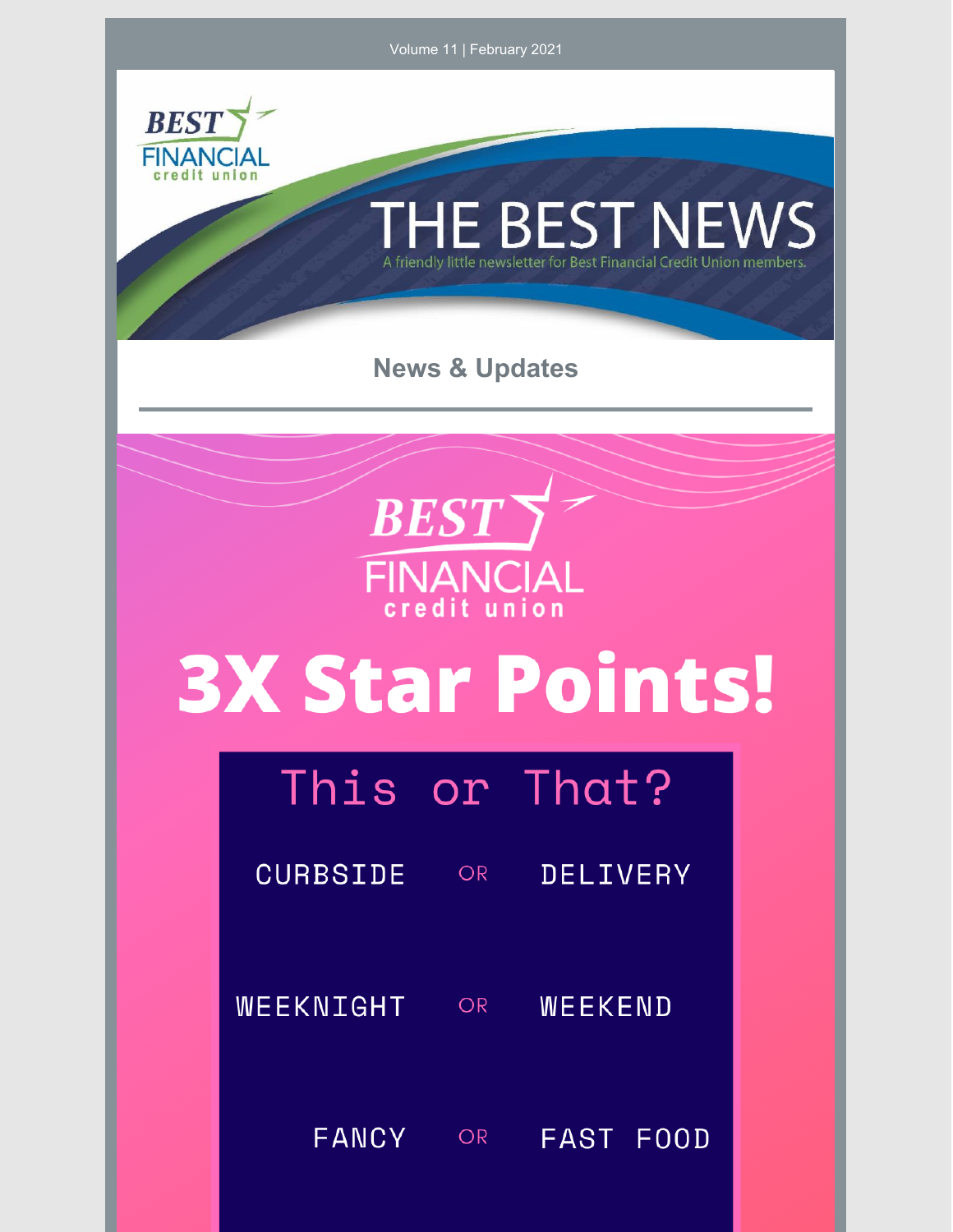## **DON'T LET A PANDEMIC STOP** YOU FROM CELEBRATING!

**EARN 3X STAR POINTS ON PURCHASES MADE AT RESTAURANTS WITH YOUR BFCU PLATINUM VISA DURING** THE MONTH OF FEBRUARY!\*



VISA® Star Points Promotion on your Best Financial Credit Union VISA® Platinum Credit Card. Promotion valid February 1, 2021 through February 28, 2021. Net purchases must post and settle during this period to count. Net purchases are defined as credit card purchases less credits, returns and adjustments. Purchases qualify for triple points if they are within the merchant category codes for restaurants. Bonus points will be rewarded following the close of the February VISA statement. Merchants who accept VISA/MasterCard credit cards are assigned a merchant code, which is determined by the merchant or its processor in accordance with VISA/MasterCard procedures based on the kinds of products and services they primarily sell. We make every effort to include all relevant merchant codes into our rewards categories. However, even though the merchant or some of the items that it sells may appear to fit within a rewards category, the merchant may not have a merchant code in that category. When this occurs, purchases with that merchant will not qualify for rewards offers on purchases. Purchases submitted through a third-party payment account, mobile/wireless card readers, online/mobile digital wallets or similar technology will not qualify in a rewards category if the technology is not set up to process the purchase in that specific rewards category. Best Financial Credit Union is not responsible if merchant codes do not match the merchant category codes selected for rewards. Star Points, including the triple points, do not expire. Star Points may be redeemed for merchandise, travel, gift cards, etc. at www.starpointsplus.com. Please contact the Credit Union with any questions. Other restrictions may apply. Federally insured by the NCUA.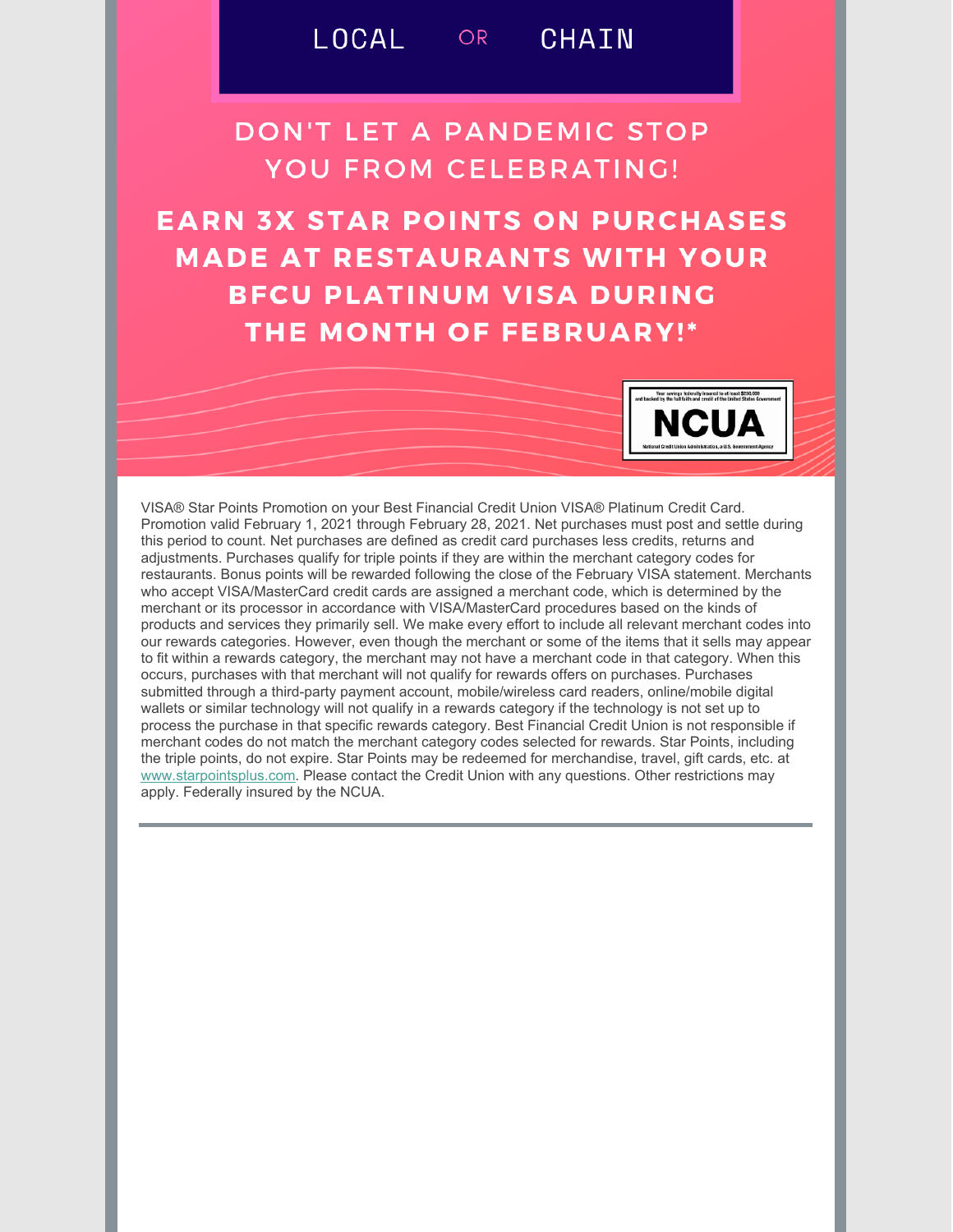# SPREAD THE LOVE

# STILL HAVE STIMULUS MONEY? OUR LOCAL BUSINESSES NEED YOUR HELP!

Buy gift cards in February from local businesses, & BFCU will match purchases up to \$10,000!\*



#### SNAP A PHOTO OF YOUR RECEIPT & SEND VIA: TEXT = 231.375.8003 OR EMAIL = MARKETINGDEPT@BESTFCU.ORG **NCUA**

Spread the Love and support local businesses. Spread the Love promotion is valid February  $1 - 28$ , 2021. Promotion is for members of Best Financial Credit Union. Individuals, not businesses, must make purchases. Members who buy gift cards at local businesses and then text/email a picture of their receipt to BFCU will have their purchase matched dollar for dollar. Gift cards must be purchased during the promotion period of February 1 - 28, 2021 and receipts need to be received no later than close of business on March 1, 2021. Gift cards will then be purchased by BFCU in \$25 increments, up to a max of \$10,000 from local businesses. Lakeshore Community Cash and Dune Dollars are not eligible for this match; please go directly to local businesses. For the purpose of this promotion, local business is defined as a company that provides goods or services to the local population in our counties of membership -Muskegon, Ottawa, Oceana, Newaygo and Kent Counties. This includes corporate businesses that have locally owned franchises. Promotion subject to change at any time without notice. Federally insured by the NCUA.